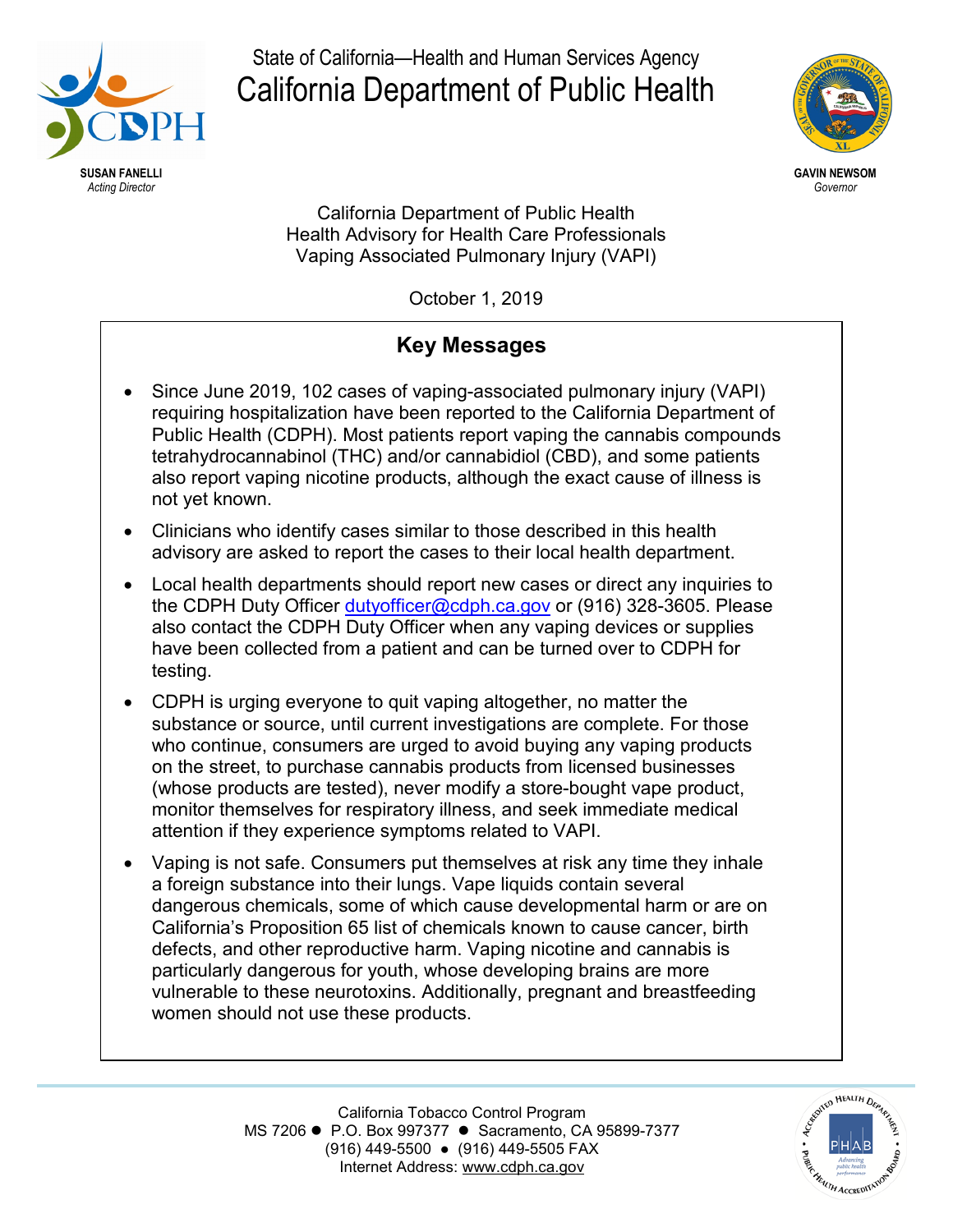### **Summary**

This health advisory provides information about the emerging health threat of severe pulmonary disease associated with the use of vape products. It contains information on the case presentation, general diagnostic findings associated with VAPI, reporting a suspected VAPI case, and recommended messages to patients. E-cigarettes or vaping products include a variety of devices, e-liquids, refill pods and cartridges. The devices heat the liquid to produce an aerosol. E-liquids may contain nicotine, THC or CBD, alcohol, essential oils, or other substances. They may also contain toxic chemicals found on California's Proposition 65 list of chemicals known to cause cancer, birth defects, and other reproductive harm as well as propylene glycol, glycerin, ultrafine particles, heavy metals (lead, nickel, tin), volatile organic compounds, and flavoring chemicals (e.g., diacetyl).

### **Current Situation**

Since June 2019, the California Department of Public Health (CDPH) has received reports from 22 California jurisdictions that 102 people who use e-cigarettes or vape devices, called "vaping," were hospitalized for severe breathing problems and lung damage, and two people have died. Across the United States (U.S.), there are over 805 reports of lung damage associated with vaping across 46 states and one U.S. territory, and more reports are coming in nearly every day. Nationally, twelve deaths are attributed to VAPI.

#### **California VAPI Cases as of October 1, 2019**

Total: 102 cases (63 men, 39 women) Ages: 14-70 (median age 27) Deaths: 2

CDPH will update its [Vaping Health](https://www.cdph.ca.gov/Programs/CCDPHP/Pages/Vaping-Health-Advisory.aspx) Advisory webpage every Thursday to reflect updated case counts.

All patients have reported use of e-cigarette products, or vaping, within 90 days of illness. Most have reported using cannabinoids such as THC or CBD. Some have reported nicotine use alone. No single device type has been reported consistently. No single vape product or substance (including cannabis products) has been reported consistently.

### **Patient History**

If e-cigarette or vaping product use is suspected as a possible cause for a patient's lung injury, a detailed history of the substances used, the sources and the devices used should be obtained, as outlined in the [Health Alert Network](https://emergency.cdc.gov/han/han00421.asp) (HAN), and efforts should be made to determine if any remaining product, devices, and liquids are available for testing.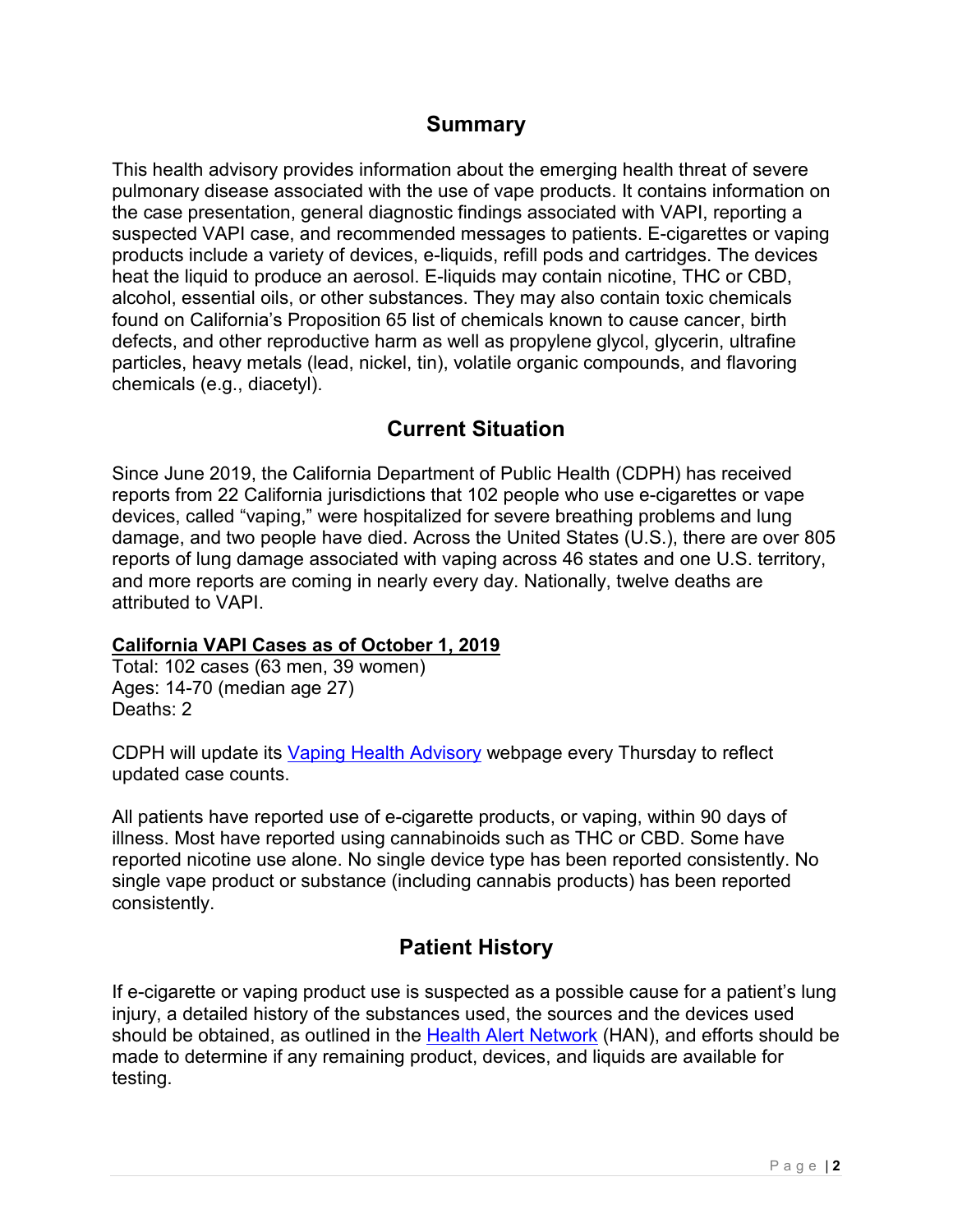#### *Primary Clinical Presentations and Findings*

- Cough
- Pleuritic chest pain
- Shortness of breath
- Fever
- Headache
- **Fatigue**
- Nausea
- Diarrhea
- Anorexia
- Weight Loss

In general, the majority of patients are under 30 years of age and in otherwise good health. In many cases, the initial diagnosis was presumed to be infectious, but no evidence of infection or other process to explain the pulmonary disease was found. Symptom onset has ranged from days to weeks prior to presentation to a health care provider, and all patients reported use of various vape products. Many patients were seen in an outpatient setting one or more times prior to hospitalization. At the time of hospital presentation, patients are often hypoxic and meet systemic inflammatory response syndrome (SIRS) criteria, including high fever. All cases in California have been hospitalized, with most requiring respiratory support with supplemental oxygen, high-flow oxygen, or bi-level positive airway pressure (BiPAP). Approximately 30 percent of patients had respiratory failure requiring mechanical ventilation.

#### *Radiography*

- Abnormal findings may or may not be present on initial imaging, but develop eventually.
- Chest radiographs have demonstrated bilateral opacities or infiltrates. Computed tomography (CT) imaging of the chest has shown diffuse bilateral ground-glass opacities, often with sub pleural sparing.

#### *Lab Findings*

Non-specific laboratory abnormalities have been reported:

- Leukocytosis with neutrophil predominance
- Elevated markers of inflammation (e.g., ESR, CRP)
- Transient, mild elevation in serum transaminases
- Elevated procalcitonin

#### *Frequently Performed Diagnostic Evaluations*

- Evaluation for infectious etiologies is often completed without an identified cause
- Pulmonary function tests (PFTs)
- Some patients are evaluated for lung injury with bronchoscopy with bronchoalveolar lavage or lung biopsy

#### *Diagnosis*

VAPI is a clinical diagnosis of exclusion when infectious, rheumatologic, neoplastic, cardiac, or other processes cannot explain an acute pulmonary illness in a patient known to vape cannabinoids and/or nicotine. The diagnosis is commonly suspected when the patient does not respond to antibiotic therapy, and testing does not reveal an alternative diagnosis. Some, but not all, patients have been evaluated with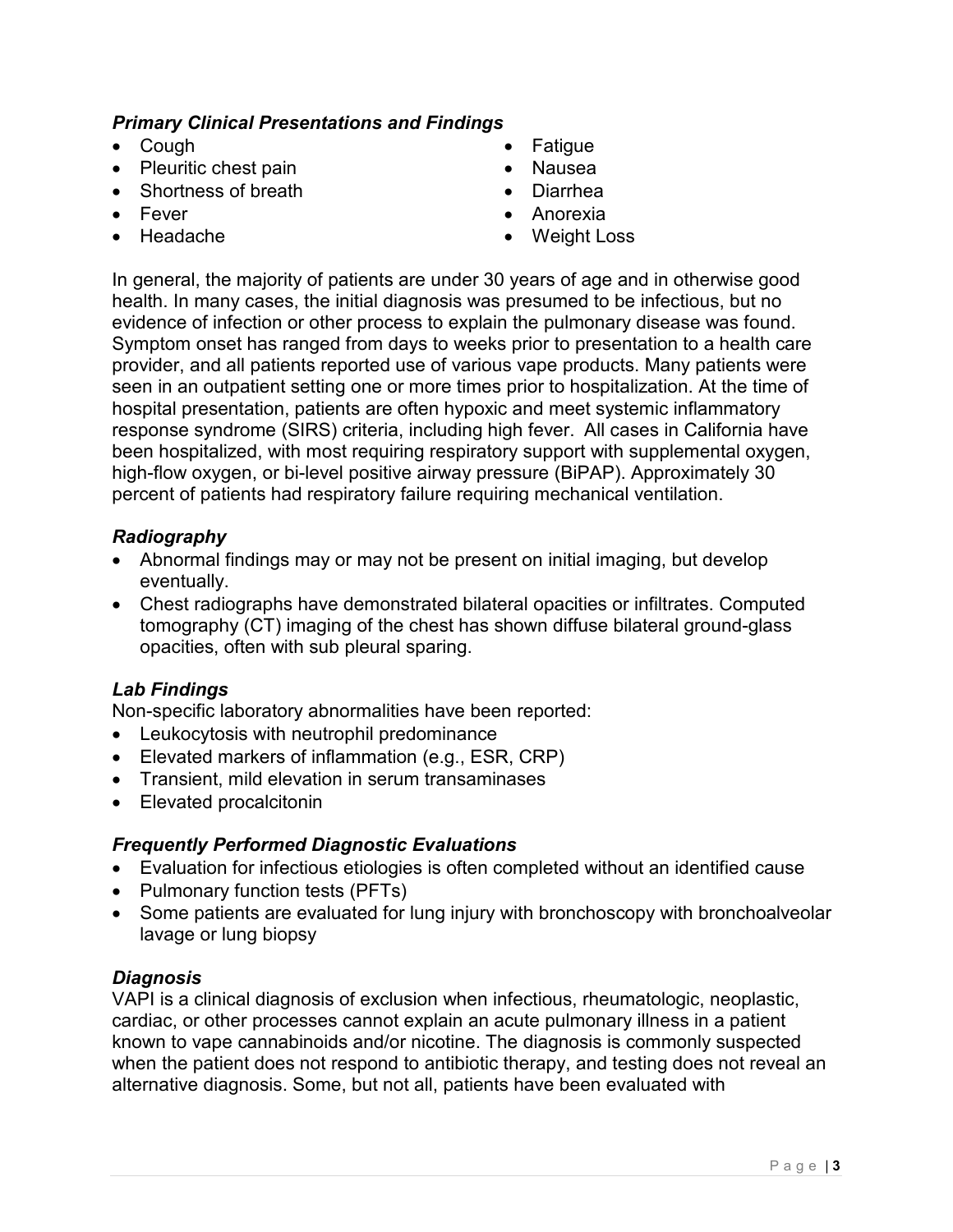bronchoscopy with bronchoalveolar lavage, but findings are not pathognomonic and performing this evaluation is not a requirement for diagnosis.

#### *Treatment*

Guidelines for treatment of VAPI are not yet available.

- Many patients experience sub-acute or acute hypoxemic respiratory failure requiring supplemental oxygenation and at times ventilator support, including mechanical ventilation or extracorporeal membrane oxygenation.
- Treating physicians have used corticosteroids with possible benefit. The dosing, administration route, duration, and timing have varied.
- Follow-up plan has been determined on a case by case basis.

#### *Case Reporting*

- Clinicians who identify cases similar to those described in this health alert are asked to report the cases to their local health department.
- Local health departments should report new cases or direct any inquiries to the CDPH Duty Officer [dutyofficer@cdph.ca.gov](mailto:dutyofficer@cdph.ca.gov) or (916) 328-3605. Please also contact the CDPH Duty Officer when any vaping devices or supplies have been collected from a patient and can be turned over to CDPH for testing.

#### *Clinical Specimen Collection, Storage, and Shipping*

- CDPH is asking that blood, urine, and BAL specimens obtained from patients during the course of evaluation for VAPI be saved for possible future analysis by CDPH or CDC. Plans for this testing are underway, but not yet finalized.
- Hospital laboratories should contact their local public health department to report that the hospital lab has remnant patient biospecimens. Until further guidance from the CDC is available, the hospital lab or local health department should store the biospecimens according to their existing protocols.
- CDC is updating their guidance on VAPI specimen collection, storage, and shipping; we expect to share this updated guidance with providers, laboratories, and public health departments very soon.

## **Messaging to Patients**

- CDPH is urging everyone to quit vaping altogether, no matter the substance or source, until current investigations are completed.
- For those who continue, consumers are urged to avoid buying vaping products on the street, to purchase cannabis product only from licensed businesses (whose products are tested), to never modify a store-bought vape product, monitor themselves for respiratory illness, and to seek immediate medical attention if they experience symptoms related to VAPI.
- E-cigarettes/vapor products have not been adequately tested nor approved as tobacco cessation devices. Nicotine replacement therapy products approved by the Food and Drug Administration contain controlled doses of nicotine and have been tested for safety and efficacy.